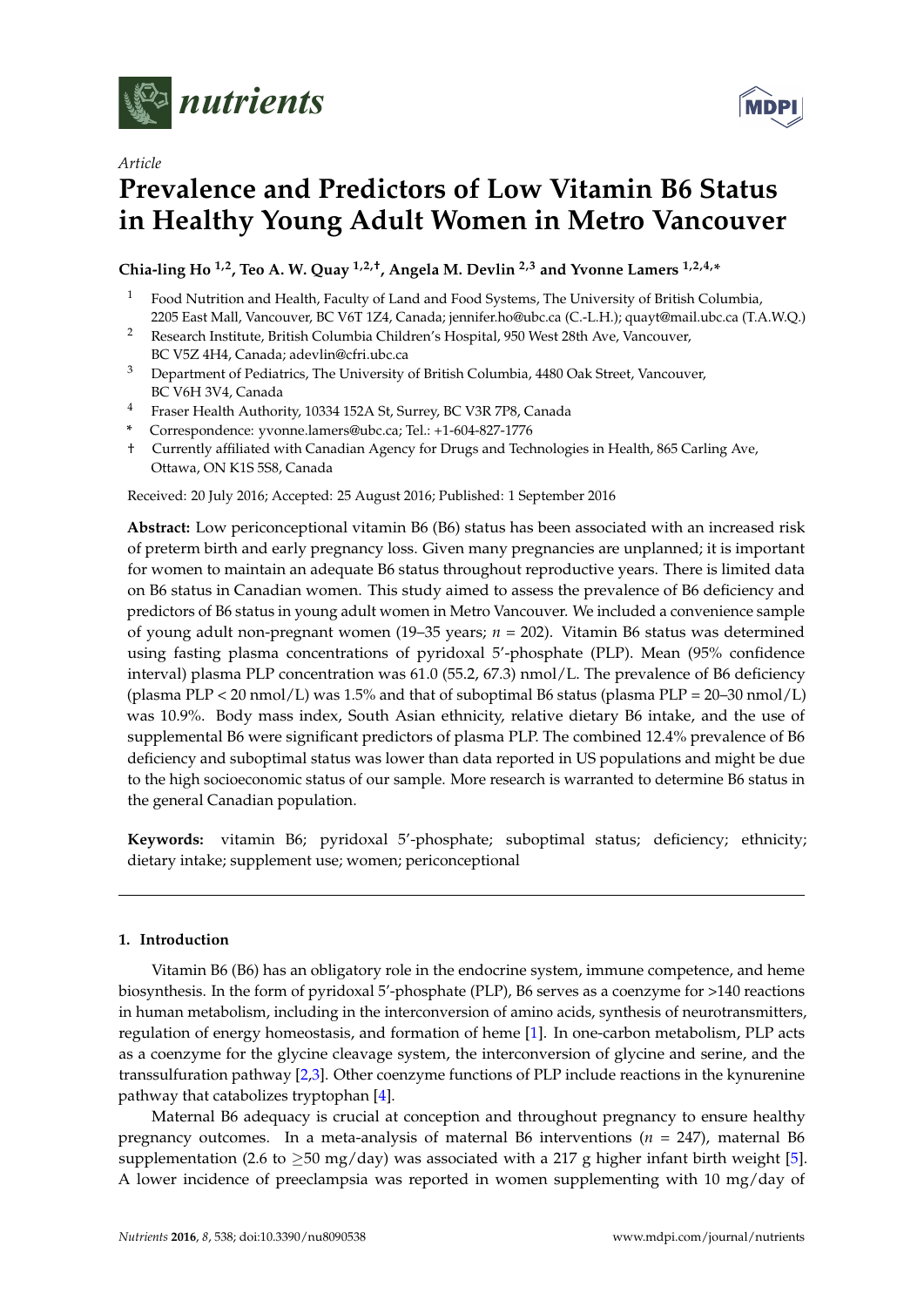B6 during pregnancy compared to those who did not use supplements [\[6\]](#page-8-5). Low maternal B6 status has been associated with a lower Apgar score, an indicator of infant birth health assessed within minutes after delivery [\[7,](#page-8-6)[8\]](#page-8-7). In a prospective cohort of 458 young Chinese women, women who experienced an early pregnancy loss had significantly lower periconceptional plasma PLP concentration compared to women with a healthy pregnancy outcome [\[9\]](#page-8-8). Also, low periconceptional B6 status (plasma PLP < 30 nmol/L) has been associated with a reduced probability of conception [\[10\]](#page-8-9). Given an estimated 50% of pregnancies are unplanned [\[11\]](#page-8-10), it is important for women to maintain an adequate B6 status throughout reproductive years.

Despite the crucial role of B6 in health, there is no nationally representative data on biochemical B6 status of Canadian women. The Canadian Community Health Survey (CCHS), Cycle 2.2, Nutrition Focus, in 2004 reported that 18% of Canadian adult women did not meet the Estimated Average Requirement (EAR; 1.1 mg/day) of B6 from dietary sources; however, there was no biochemical measurement of B6 status [\[12\]](#page-8-11). In the US National Health and Nutrition Examination Survey (NHANES), over 40% of young adult women (21–44 years) had B6 deficiency (defined as having plasma PLP concentration < 20 nmol/L; [\[13\]](#page-8-12)). In light of these findings, there is an urgent need to investigate the B6 status of Canadian women.

In several other countries (US, Ireland, Norway), various socioeconomic and lifestyle factors have been associated with plasma PLP concentrations, including oral contraceptive use [\[13\]](#page-8-12), use of supplemental B6 [\[13](#page-8-12)[,14\]](#page-8-13), smoking [\[15,](#page-8-14)[16\]](#page-9-0), physical inactivity, and poverty [\[17\]](#page-9-1). Finding predictors of low B6 status in a Canadian population will contribute to the identification of vulnerable populations groups for low B6 status and related health consequences in Canada.

This study aimed to determine the prevalence of suboptimal B6 status and B6 deficiency in a convenience sample of young adult women in Metro Vancouver, using plasma PLP, a biochemical marker of B6 status. Demographic, dietary, and lifestyle predictors associated with plasma PLP were also assessed.

## **2. Experimental Section**

#### *2.1. Participants*

This study used data from a descriptive cross-sectional study conducted between 2012 and 2013. The original study was designed to determine the prevalence and predictors of low vitamin B12 status in a convenience sample of young adult women of South Asian and European descent. The recruitment and methods of the original study have been described in detail [\[18\]](#page-9-2). In brief, a total of 207 healthy, non-pregnant women aged 19 to 35 years of either South Asian or European descent living in Metro Vancouver were recruited by active and passive recruitment using paper and internet-based advertising, community outreach, and word of mouth. Eligibility of the potential research participants was determined by using a screening questionnaire that assessed multiple factors, including age, ethnicity, residence, and health condition to identify individuals who fit the target demographic. Informed written consent was obtained from all participants in the study. The UBC Clinical Research Ethics Board (H11-01216), Vancouver Coastal Health Research Ethics Board, and Fraser Health Research Ethics Board granted human ethics approval.

## *2.2. Blood Collection and Analysis*

Fasting venous blood samples were obtained from all participants during a single clinic visit. Samples were collected into lithium heparin vacutainers. Plasma was separated using centrifugation and stored at –80 ◦C until analyses. Blood samples of 202 subjects were available for plasma PLP analysis. Plasma PLP was measured by quantification of its semicarbazide derivative using high-performance liquid chromatography (HPLC) with fluorescence detection [\[19\]](#page-9-3). The assay showed good agreement and high precision when measuring external controls at low, medium, and high PLP concentrations, with intra- and inter-assay coefficients of variation of 2.6%, 2.2%, and 2.3%,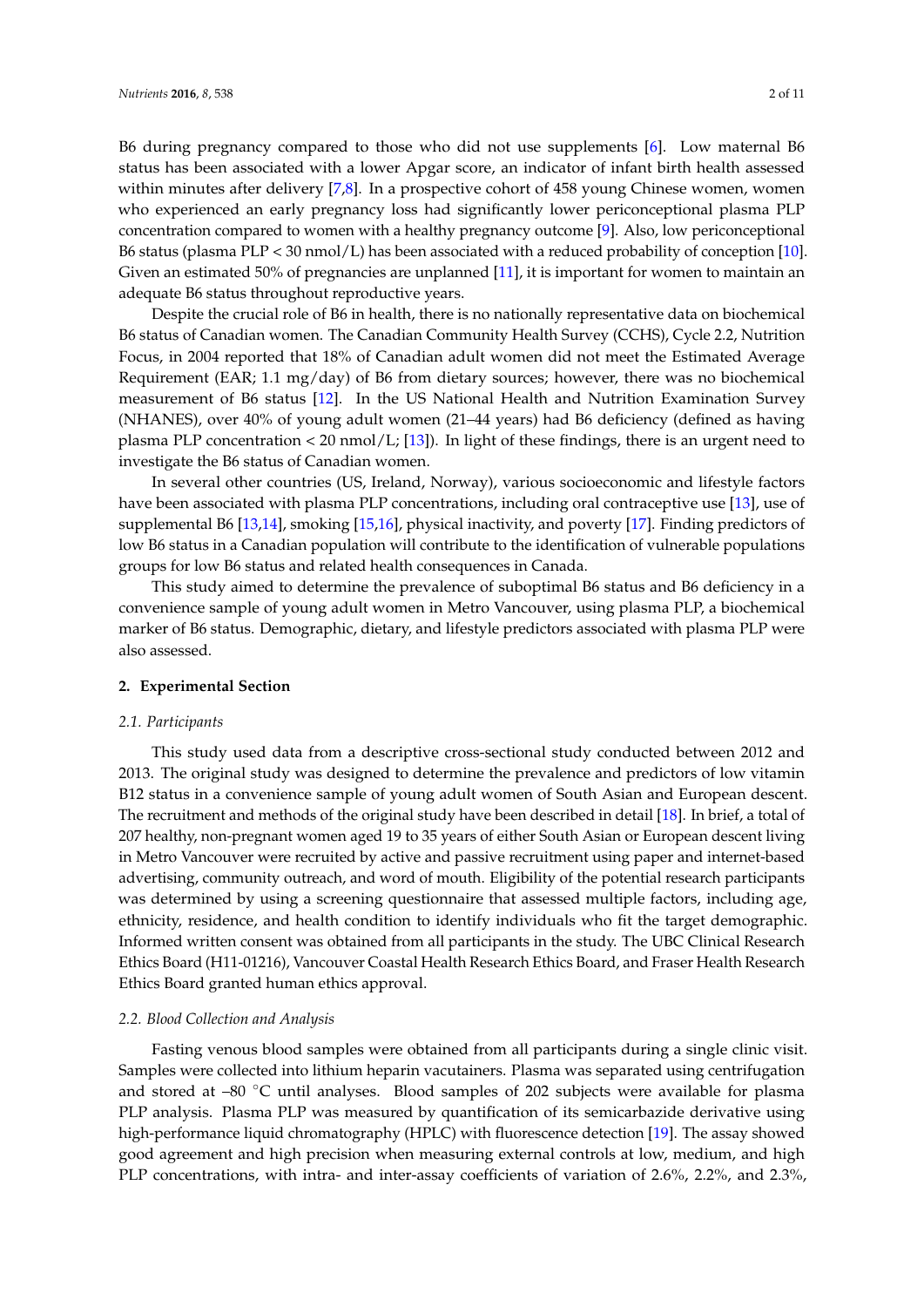and 15.7%, 9.5%, and 10.2%, respectively. The cut-off values used for plasma PLP were: Plasma PLP > 30 nmol/L for adequate B6 status, plasma PLP = 20–30 nmol/L for suboptimal B6 status [\[20\]](#page-9-4), plasma PLP  $<$  20 nmol/L for B6 deficiency [\[20](#page-9-4)[,21\]](#page-9-5).

## *2.3. Demographic, Anthropometric, Exercise and Dietary Data*

A demographic questionnaire, the "International Physical Activity Questionnaire (IPAQ)—Short Last 7 Day Self-Administered Format" [\[22](#page-9-6)[,23\]](#page-9-7), and a semi-quantitative Food Frequency Questionnaire (FFQ) "Your dietary intake" [\[24\]](#page-9-8) were administered under the supervision of research staff during the clinic visit.

The demographic questionnaire collected information on age, ethnicity, immigration, education, household income, oral contraceptive use, and supplement use. South Asian and European ethnicities were defined as having at least three grandparents from a single ethnic group. South Asian ethnicity included Bangladeshi, Bengali, East Indian, Goan, Gujarati, Hindu, Ismaili, Kashmiri, Nepali, Pakistani, Punjabi, Sikh, Sinhalese, Sri Lankan, and Tamil ethnic groups. Because of the low number of participants (*n* = 8) indicating secondary school education or less than secondary school education, education was dichotomized. Low education was considered as below a bachelor's degree, and high education as equal or higher than bachelor's degree. Due to the low number of participants (*n* = 36) in the lowest household income bracket, household income was dichotomized into the following categories: Low income, total annual household income < \$30,000 if 1–2 people, <\$40,000 if 3–4 people, <\$60,000 if  $\geq$ 5 people, and high income, total annual household income  $\geq$  \$30,000 if 1–2 people,  $\geq$ \$40,000 if 3–4 people,  $\geq$ \$60,000 if  $\geq$ 5 people. Participants who reported use of oral contraceptives were classified as oral contraceptive (OC) users. Duration and frequency of OC use were recorded. Participants who reported current consumption of any nutritional vitamin or mineral supplements were classified as nutritional supplement users. Participants were asked to bring in nutritional supplement bottles. Brand names and frequencies of intake were recorded and B6 content (yes/no) was obtained retrospectively by researchers from web-based product information. Participants who were taking supplements containing B6 were classified as supplemental B6 users. Subjects were asked about their smoking habit and categorized as non-smoker, former smoker, current occasional smoker (1–9 cigarettes/day), current regular smoker (10–19 cigarettes/day) or current frequent smoker ( $\geq$ 20 cigarettes/day). Due to the high number of non-smokers ( $n = 174$ ), smoking data were dichotomized to non-smoker and smoker (including current smokers and former smokers).

The IPAQ asked the participants to recall their physical activities in the past seven days categorized as: Walking, moderate-intensity activities, and vigorous intensity activities. Each activity was recorded with its frequency (days per week) and duration (time per day). Participants were categorized into three physical activity levels; low, medium, and high, according to the IPAQ analysis protocol [\[22\]](#page-9-6).

A semi-quantitative FFQ was used to determine dietary B6 intake. The questionnaire contained 78 food items and has been validated to assess micronutrient intakes in the Canadian population [\[24](#page-9-8)[,25\]](#page-9-9).

Anthropometric measurements, including height, weight, and waist circumference, were taken by research staff during the clinic visit. Body mass index (BMI) was calculated based on weight and height.

#### *2.4. Statistical Analyses*

The primary outcome of the presented analyses is B6 status and described using the direct biomarker plasma PLP and established cut-offs for adequate B6 status, suboptimal B6 status [\[20\]](#page-9-4), and B6 deficiency [\[21\]](#page-9-5). Data were examined for normality by visual histogram assessment. Plasma PLP concentration was log-transformed to carry out statistical analyses and was presented as geometric mean (95% confidence interval (CI)). Relative dietary B6 intakes were presented as quartile ranges.

Bivariate analysis was conducted to identify variables associated with plasma PLP concentration (as continuous variable and as categorical variable using B6 status cutoffs) and relative dietary B6 intake. Two sample *t* tests were used for dichotomous variables, one-way ANOVA followed by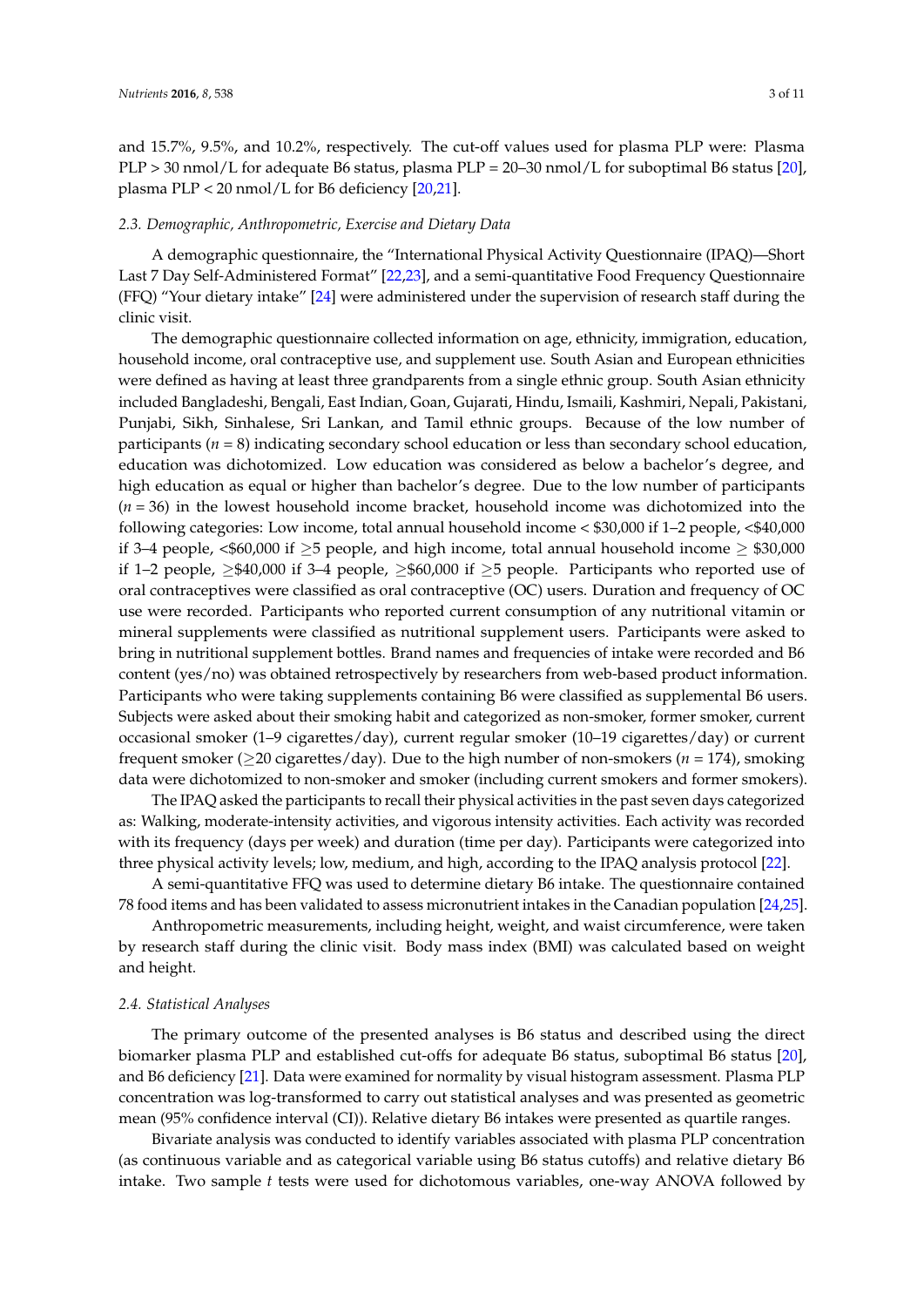Tukey's Honest Significance test for categorical variables with more than two levels, and simple linear regression for continuous variables. If the *P* value from bivariate analysis was  $\leq 0.2$ , the variable was carried forward to the stepwise multiple linear regression model. The full model with plasma PLP concentration as the dependent variable was controlled for relative dietary B6 intake, South Asian ethnicity, first generation immigrant status, BMI, education status, household income status, smoking status, and supplemental B6 use. Backward elimination procedure was used to establish the best fit multiple linear regression model. The estimated percentage change in plasma PLP concentration was presented for each variable after adjustment for other variables. Statistical significance was set at a two-sided *p* value of <0.05. All statistical analyses were performed using R software (3.1.2 windows version; R Foundation for Statistical Computing: Vienna, Austria).

# **3. Results**

# *3.1. Participant Characteristics*

Overall, subjects (*n* = 202) were highly educated, with 71% having a bachelor's degree or higher (Table [1\)](#page-3-0). The rate of supplemental B6 use was 28% and did not differ based on age, BMI, ethnicity, household income, level of education, level of physical activity, OC use, or smoking status.

<span id="page-3-0"></span>**Table 1.** Demographic and lifestyle characteristics of 202 healthy young adult women in Metro Vancouver.

| <b>Variables</b>                                           | Total $(n = 202)$ |
|------------------------------------------------------------|-------------------|
| Age *, years                                               | $26.7 \pm 4.2$    |
| Body mass index $\frac{1}{\pi}$ , kg/m <sup>2</sup>        | 22.7 (22.2, 23.1) |
| Waist circumference <sup>†</sup> , cm                      | 74.9 (73.7, 76.1) |
| Total energy intakes <sup>+,‡</sup> , kcal/day             | 1566 (1504, 1629) |
| Relative dietary vitamin B6 intake $\frac{1}{7}$ , mg/day  |                   |
| Q1                                                         | $0 - 1.1$         |
| Q2                                                         | $1.1 - 1.4$       |
| Q <sub>3</sub>                                             | $1.4 - 1.7$       |
| Q4                                                         | >1.7              |
| Ethnicity, $n$ (%)                                         |                   |
| European                                                   | 147 (73)          |
| South Asian                                                | 55 (27)           |
| Education, $n$ $\left(\% \right)$                          |                   |
| Less than secondary school education                       | 2(1)              |
| Secondary school diploma                                   | 5(3)              |
| Post-secondary education                                   | 51(25)            |
| Bachelor's degree                                          | 87 (43)           |
| University degree or >bachelor's degree                    | 57 (28)           |
| Household income $\frac{5}{3}$ , n (%)                     |                   |
| Lowest                                                     | 36(20)            |
| Lower-middle                                               | 44 (24)           |
| Upper-middle                                               | 52 (28)           |
| Highest                                                    | 51 (28)           |
| Physical activity level $\vert \cdot \vert$ , <i>n</i> (%) |                   |
| Low                                                        | 8(4)              |
| Medium                                                     | 110 (55)          |
| High                                                       | 82 (41)           |
| Use of oral contraceptives, $n$ (%)                        | 58 (29)           |
| Use of nutritional supplements, $n$ (%)                    | 97 (48)           |
| Use of supplemental vitamin B6, $n$ (%)                    | 56 (28)           |
| Current or former smoker, $n$ (%)                          | 28 (14)           |

<sup>\*</sup> Values presented as arithmetic mean  $\pm$  SD.<sup>+</sup> Values presented as geometric mean (95% confidence interval).  $^{\ddagger}$  18 samples were excluded due to plausible misreports in the food frequency questionnaire (*n* = 184). <sup>§</sup> Income quartiles are: Lowest: <\$15,000 if 1–2 people, <\$20,000 if 3–4 people, <\$30,000 if ≥5 people, Lower-middle: \$15,000–29,999 if 1–2 people, \$20,000–39,999 if 3 or 4 people, \$30,000 to 50,000 if ≥5 people, Upper-middle: \$30,000–59,999 if 1–2 people, \$40,000–79,999 if 3–4 people, \$60,000–79,999 if ≥5 people, Highest: >\$60,000 if 1–2 people, >\$80,000 if ≥3 people. Only 183 subjects provided household income information.  $\frac{1}{1}$  Only 200 subjects completed physical activity questionnaire.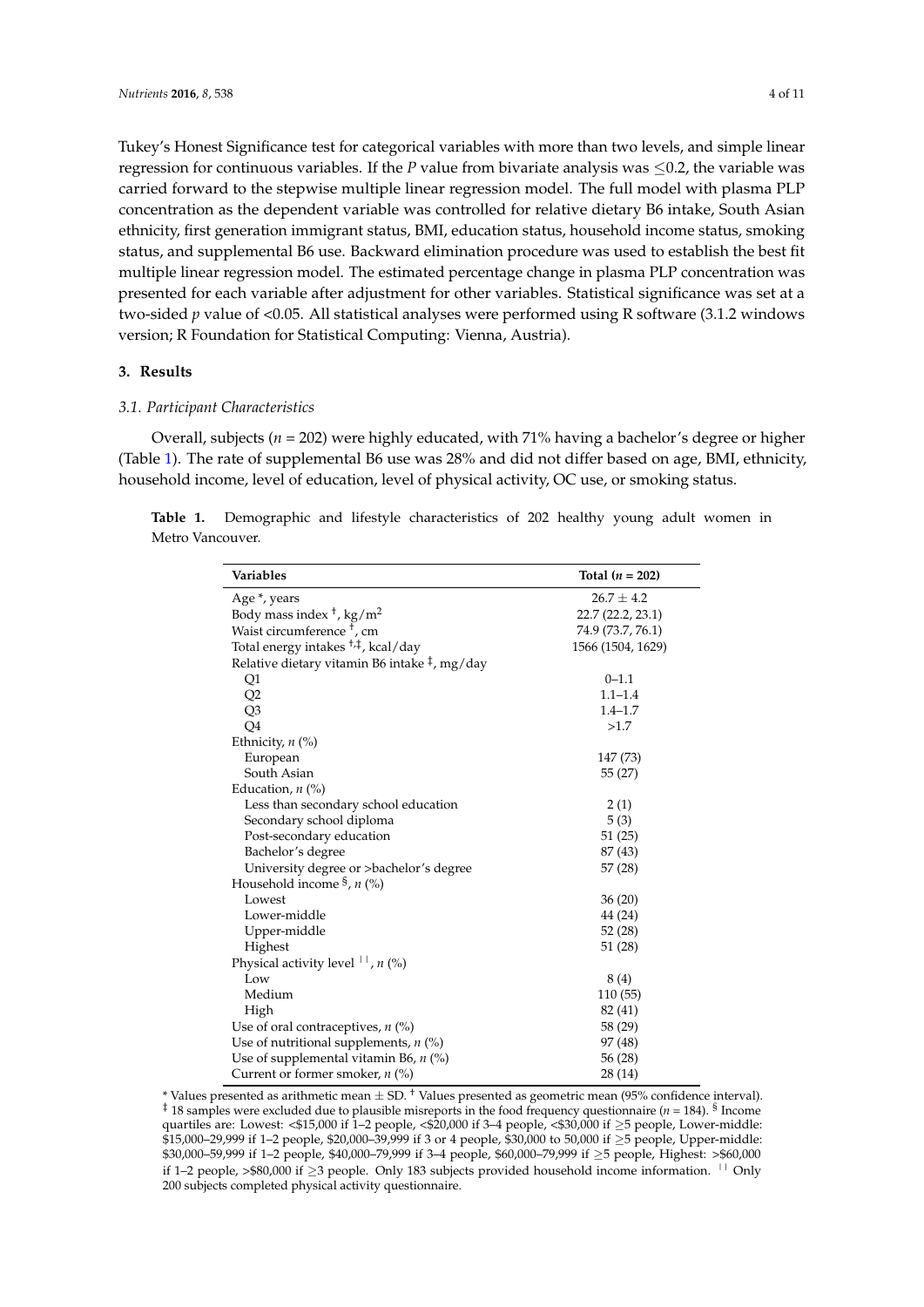### *3.2. Blood Analyses*

Mean (95% CI) concentration of plasma PLP was 61.0 (55.2, 67.3) nmol/L (Table [2\)](#page-4-0). The prevalence of B6 deficiency (plasma  $PLP < 20$  nmol/L) was 1.5% and that of suboptimal B6 status (plasma PLP = 20–30 nmol/L) was 10.9%.

<span id="page-4-0"></span>**Table 2.** Differences in plasma pyridoxal 5'-phosphate (PLP) concentration in 202 healthy young adult women by categories of demographic and lifestyle factors.

|                             | Plasma PLP concentration |                                             |                            |                                 |                                    |  |
|-----------------------------|--------------------------|---------------------------------------------|----------------------------|---------------------------------|------------------------------------|--|
| Variables                   | Subjects $n$             | <b>Mean (95% CI)</b><br>nmol/L              | $<$ 20 nmol/L<br>$n (%) *$ | 20-30 nmol/L<br>$n$ (%) $^\ast$ | $>30$ nmol/L<br>$n\left(\%\right)$ |  |
| Overall                     | 202                      | 61.0(55.2, 67.3)                            | 3(1.5)                     | 22(11)                          | 177 (88)                           |  |
| Anemia                      |                          |                                             |                            |                                 |                                    |  |
| Hb > 12 g/dL                | 166                      | 62.0(55.5, 69.2)                            | 3(1.8)                     | 17(10)                          | 146 (88)                           |  |
| Hb < 12 g/dL                | 36                       | 56.4 (45.0, 70.8)                           | $\theta$                   | 5(14)                           | 31 (86)                            |  |
| Ethnicity                   |                          |                                             |                            |                                 |                                    |  |
| European <sup>‡</sup>       | 147                      | 66.9 (59.2, 75.6) <sup><math>+</math></sup> | 2(1.4)                     | 14(10)                          | 131 (89)                           |  |
| South Asian                 | 55                       | 47.6 (41.2, 54.8)                           | 1(1.8)                     | 8(15)                           | 46 (84)                            |  |
| Education                   |                          |                                             |                            |                                 |                                    |  |
| Low                         | $\overline{7}$           | 57.7 (28.5, 116.9)                          | $\theta$                   | 2(29)                           | 5(71)                              |  |
| High                        | 195                      | 61.1(55.3, 67.5)                            | 3(1.5)                     | 20(10)                          | 172 (88)                           |  |
| Household income            |                          |                                             |                            |                                 |                                    |  |
| Low                         | 80                       | 59.5 (52.1, 68.0)                           | 1(1.3)                     | 7(9)                            | 72 (90)                            |  |
| High                        | 103                      | 63.6 (55.3, 73.0)                           | 2(1.9)                     | 15(13)                          | 86 (83)                            |  |
| Physical activity level     |                          |                                             |                            |                                 |                                    |  |
| Low                         | 8                        | 44.4 (37.8, 52.3)                           | $\theta$                   | $\mathbf{0}$                    | 8(100)                             |  |
| Medium                      | 110                      | 60.6 (53.0, 69.4)                           | 2(1.8)                     | 13(12)                          | 95 (86)                            |  |
| High                        | 82                       | 63.8 (54.5, 74.8)                           | 1(1.2)                     | 9(11)                           | 72 (88)                            |  |
| Oral contraceptive use      |                          |                                             |                            |                                 |                                    |  |
| Non-user                    | 144                      | 59.9 (53.5, 67.1)                           | 2(1.4)                     | 17(12)                          | 125 (87)                           |  |
| User                        | 58                       | 63.6 (52.0, 77.8)                           | 1(1.7)                     | 5(9)                            | 52 (90)                            |  |
| Supplemental vitamin B6 use |                          |                                             |                            |                                 |                                    |  |
| Non-user $‡$                | 146                      | 48.5 (45.0, 52.3)                           | 3(2.1)                     | 18(12)                          | 125 (86)                           |  |
| User                        | 56                       | $111.5(87.2, 139.9)^+$                      | $\theta$                   | 4(7)                            | 52 (93)                            |  |
| Smoker                      |                          |                                             |                            |                                 |                                    |  |
| No                          | 174                      | 61.1(55.0, 67.8)                            | 2(1.2)                     | 18(10)                          | 154 (89)                           |  |
| Yes                         | 28                       | 60.2 (44.0, 82.3)                           | 1(3.6)                     | 4(14)                           | 23 (82)                            |  |

Plasma PLP concentration was presented as geometric mean (95% confidence interval (CI)) and was log-transformed to carry out the following statistical analyses. Hb, hemoglobin. \* Chi-squared test revealed no significant difference in the prevalence of B6 deficiency and suboptimal B6 status in all the variables. † *p* value < 0.05 for two-sample *t* test comparing the indicated category with the referent category. ‡ Referent category.

Users of supplemental B6 had significantly higher plasma PLP concentration compared to non-users of supplemental B6; mean (95% CI) plasma PLP concentrations were 48.5 (45.0, 52.3) and 111.5 (87.2, 139.9), respectively (*p* < 0.001). Women of South Asian descent had significantly lower plasma PLP concentration (47.6 (41.2, 54.8)) compared with women of European descent  $(66.9 (59.2, 75.6), p = 0.002)$ . There was no significant difference in plasma PLP concentration based on education level, household income, physical activity level, OC use, or smoking status in bivariate analyses. There was no significant difference in the prevalence of B6 deficiency, suboptimal B6 status or both combined (plasma PLP < 30 nmol/L) compared to adequate B6 status based on any demographic or lifestyle factors.

#### *3.3. Dietary Analyses*

Quartiles of dietary B6 intake were 0–1.1 mg/day, 1.1–1.4 mg/day, 1.4–1.7 mg/day and >1.7 mg/day, respectively. Individuals with low household income had significantly lower dietary B6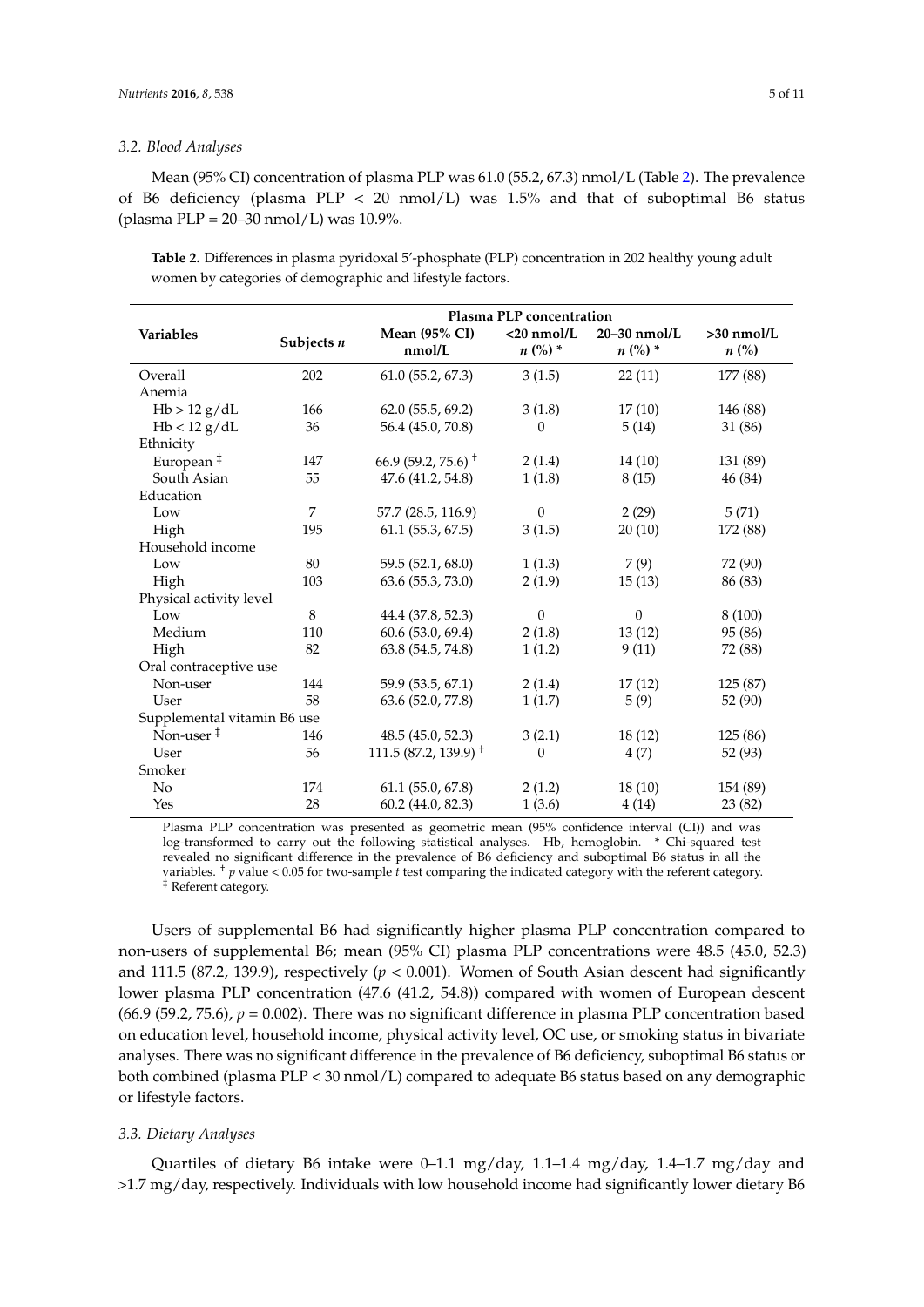intake compared to individuals with high household income (mean  $\pm$  SD: 1.4  $\pm$  0.42 vs. 1.5  $\pm$  0.47, respectively;  $p = 0.045$ ). Plasma PLP concentration and relative dietary B6 intake were positively but weakly correlated  $(r = 0.17; p = 0.02)$ .

Dietary vitamin B6 intake derived mainly from meat and meat alternatives in this sample of young adult women of South Asian and European descent, as shown by multiple linear regression of dietary B6 intake (Table [3\)](#page-5-0). There was no significant difference in the intake of meat and meat alternatives between women of South Asian and European descent (2.8 versus 3.0 servings; *p* = 0.2).

<span id="page-5-0"></span>

| <b>Variables</b>               | Adjusted change in dietary<br>B6 intake, mg/day (95%CI) | Adjusted <i>p</i> value |
|--------------------------------|---------------------------------------------------------|-------------------------|
| Grains, serving                | 0.03(0.01, 0.04)                                        | < 0.001                 |
| Fruits and Vegetables, serving | 0.10(0.08, 0.11)                                        | < 0.001                 |
| Dairy, serving                 | 0.10(0.07, 0.13)                                        | < 0.001                 |
| Meat and Alternatives, serving | 0.19(0.16, 0.22)                                        | < 0.001                 |

**Table 3.** Food sources of vitamin B6.

Adjusted changes and *p* value were from multiple linear regression model controlled for intake of grains, fruits and vegetables, dairy, and meat and alternatives. Number of observation = 184, Model *p* value < 0.001, *R* 2 : 0.79, Adjusted *R* 2 : 0.79.

## *3.4. Multivariate Analyses*

Relative dietary B6 intake, BMI, ethnicity and the use of supplemental B6 were significant predictors of plasma PLP concentration (Table [4\)](#page-5-1). Relative dietary B6 intake and the use of supplemental B6 were positively associated with plasma PLP concentration; BMI and South Asian ethnicity were negatively associated with plasma PLP concentration. The model explained 32% (R<sup>2</sup>) of the variance in plasma PLP concentration.

<span id="page-5-1"></span>**Table 4.** Predictors of plasma PLP concentration from unadjusted and adjusted linear regression models.

| Variables                   | Unadjusted % change in<br>plasma PLP (95% CI) * | Unadjusted<br><i>p</i> value | Adjusted % change in<br>plasma PLP (95% CI) * | Adjusted<br>$p$ value |
|-----------------------------|-------------------------------------------------|------------------------------|-----------------------------------------------|-----------------------|
| Relative B6 intake          |                                                 |                              |                                               |                       |
| $Q2(1.1-1.4 mg/day)$        | $7.7(-20.0, 45.0)$                              | 0.62                         | $9.0(-15.8, 41.2)$                            | 0.51                  |
| Q3 (1.4-1.7 mg/day)         | $27.5(-5.3, 71.6)$                              | 0.11                         | $23.1(-4.4, 58.6)$                            | 0.11                  |
| $Q4$ (>1.7 mg/day)          | 35.6 (0.7, 82.4)                                | 0.045                        | 29.3(0.3, 66.7)                               | 0.048                 |
| BMI, $\text{kg}/\text{m}^2$ | $-3.7(-6.3,-1.0)$                               | 0.007                        | $-2.7(-5.1,-0.2)$                             | 0.034                 |
| South Asian descent         | $-28.9(-33.6, -24.0)$                           | 0.002                        | $-21.1$ $(-35.7, -3.1)$                       | 0.024                 |
| Supplemental B-6 use        | 127.7 (115.6, 140.8)                            | < 0.001                      | 114.5(75.6, 162.0)                            | < 0.001               |

Unadjusted percentage changes and *p* value were from simple linear regression models. Adjusted percentage changes and *p* value were from multiple linear regression model controlled for relative dietary B-6 intake, South Asian ethnicity, BMI, and supplemental B-6 use. Number of observation = 184, Model *p* value <0.001,  $R^2$ : 0.32, Adjusted  $R^2$ : 0.29. \* The percentage change in plasma PLP concentration was calculated by  $(e^{\beta 1} - 1) \times 100\%$ .

Women taking supplemental B6 are expected to have ~113% higher plasma PLP after adjusting for relative dietary B6 intake, BMI and ethnicity (compared to ~127% higher plasma PLP in the unadjusted model) (Table [4\)](#page-5-1). South Asian descent was associated with 21% lower plasma PLP concentration compared to women of European descent  $(p = 0.026)$ , after adjusting for relative dietary B6 intake, BMI and the use of supplemental B6.

## **4. Discussion**

Since the vitamin B6 status of Canadian women was previously unknown, and the relationship between demographic, dietary, and lifestyle factors and plasma PLP had not been assessed, we conducted a study of B6 status in a convenience sample of 202 healthy young Canadian adult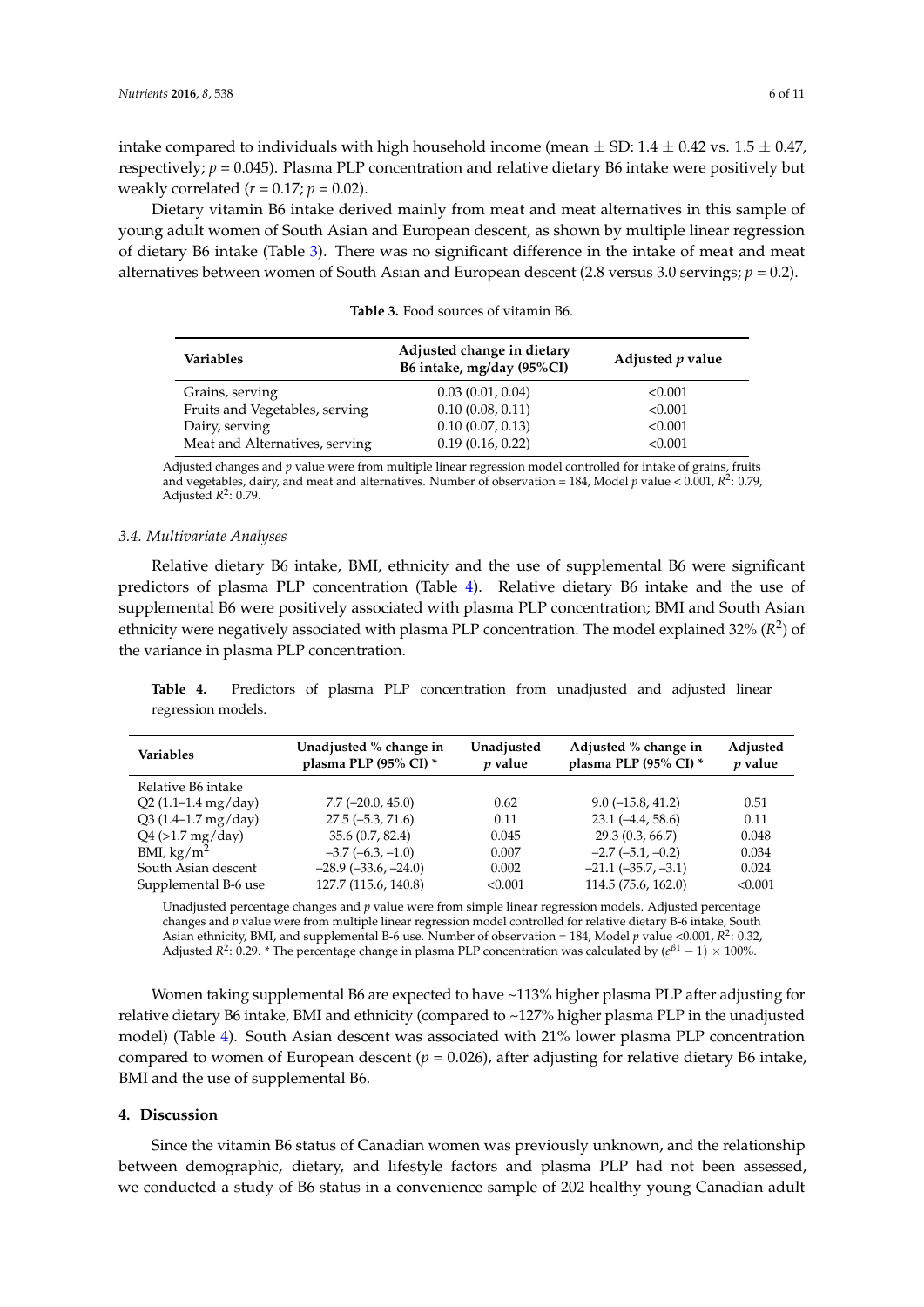women. We identified a combined prevalence of B6 deficiency and suboptimal B6 status of 12.4%. We also found that body mass index, South Asian ethnicity, relative dietary B6 intake, and the use of supplemental B6 were significant predictors of plasma PLP.

As defined by the Institute of Medicine, a plasma PLP concentration of <20 nmol/L corresponds with B6 deficiency [\[21\]](#page-9-5). The prevalence of B6 deficiency (1.5%) in this sample was much lower than the 40% prevalence of B6 deficiency reported for women aged 21–44 years in the NHANES 2003–2004 [\[13\]](#page-8-12). This large discrepancy may partly be due to the high socioeconomic status of the women in our study compared with participants of the NHANES, a representative population-based survey in the US. Low socioeconomic status has been associated with low B6 status [\[15,](#page-8-14)[17\]](#page-9-1) and overall poorer nutritional intake [\[26\]](#page-9-10). Education and income status accounted for 6% of the variation in plasma PLP in the NHANES [\[15\]](#page-8-14). The discrepancy between our study and the NHANES may also be attributed to different analytical methods employed for quantification of plasma PLP. The enzymatic assay used for the NHANES 2003–2004 samples has been reported to underestimate plasma PLP concentrations to a degree that would result in a doubling of the prevalence of B6 deficiency compared to the HPLC method we employed [\[27\]](#page-9-11). In the recent Alberta Pregnancy Outcomes and Nutrition (APrON) cohort study, none of the 119 pregnant women in the first trimester and only one out of 528 (0.2%) second-trimester pregnant women was B6 deficient; the prevalence of suboptimal B6 status was not reported [\[28\]](#page-9-12). Like our study, the APrON cohort is comprised of women of high socioeconomic status and the lack of B6 deficiency observed is likely due to the high rate (>94%) of multivitamin supplement use throughout pregnancy [\[28\]](#page-9-12).

Suboptimal B6 status has been associated with an increased risk of several chronic diseases, including cardiovascular disease [\[29\]](#page-9-13), colorectal cancer [\[30\]](#page-9-14), breast cancer [\[31\]](#page-9-15) and ovarian cancer [\[32\]](#page-9-16). In our study, 11% of our subjects had suboptimal B6 status. A cross-sectional study in Boston reported 18% of suboptimal B6 status among Puerto Rican women aged 45–75 years (*n* = 1236) [\[17\]](#page-9-1). The lower education level and income of subjects in that study may explain the higher prevalence of suboptimal B6 status compared with our study. In light of the limited data on B6 status in Canadians [\[12](#page-8-11)[,28\]](#page-9-12) and our finding of a substantial rate of suboptimal status in a cohort of healthy women of high socioeconomic status, a representative, population-based study to determine B6 status of Canadians is timely and crucial. We predict a higher prevalence of B6 deficiency and suboptimal B6 status would be observed in a representative sample of Canadian women compared to our study.

The use of supplemental B6 was a strong predictor of plasma PLP concentration both before and after multivariate adjustment. This is consistent with large scale studies that reported higher plasma PLP concentrations and a lower prevalence of B6 deficiency in nutritional supplement users [\[13\]](#page-8-12) and supplemental B6 users [\[14\]](#page-8-13) compared with non-users. In this sample, 48% of women used nutritional supplements (i.e., any type of vitamin or mineral supplement) of whom 58% were retrospectively categorized as supplemental B6 users. The prevalence of nutritional supplement use in this sample (48%) was higher than the prevalence reported in the CCHS in 2004 [\[33\]](#page-9-17) with 35% of Canadian women aged 19–30 years reporting nutritional supplement use.

Relative dietary B6 intake was not a strong predictor of plasma PLP concentration both before and after multivariate adjustment. The weak association may partially be due to the use of a semi-quantitative FFQ. The validation study of the FFQ reported an 11% underestimation of relative dietary B6 intake compared to the use of dietary recalls [\[24\]](#page-9-8). Although the FFQ was validated to assess micronutrient intakes in the Canadian population [\[24\]](#page-9-8), it is possible that it was unable to record certain ethnic specific foods. Further, under-reporting appears to be a factor, as a 1566 kcal/day average daily energy intake is lower than would be anticipated. In the NHANES 2003–2004, a stronger association between total B6 intake (from food sources and supplements combined) and plasma PLP ( $r = 0.32$ ,  $p < 0.001$ ) was observed [\[13\]](#page-8-12). We are unable to report quantitative intake of B6 from supplements due to limitations of secondary analysis. The weaker association between plasma PLP and dietary B6 intake in this study compared to the NHANES data might be explained by our data reflecting dietary B6 from food alone and not supplemental B6.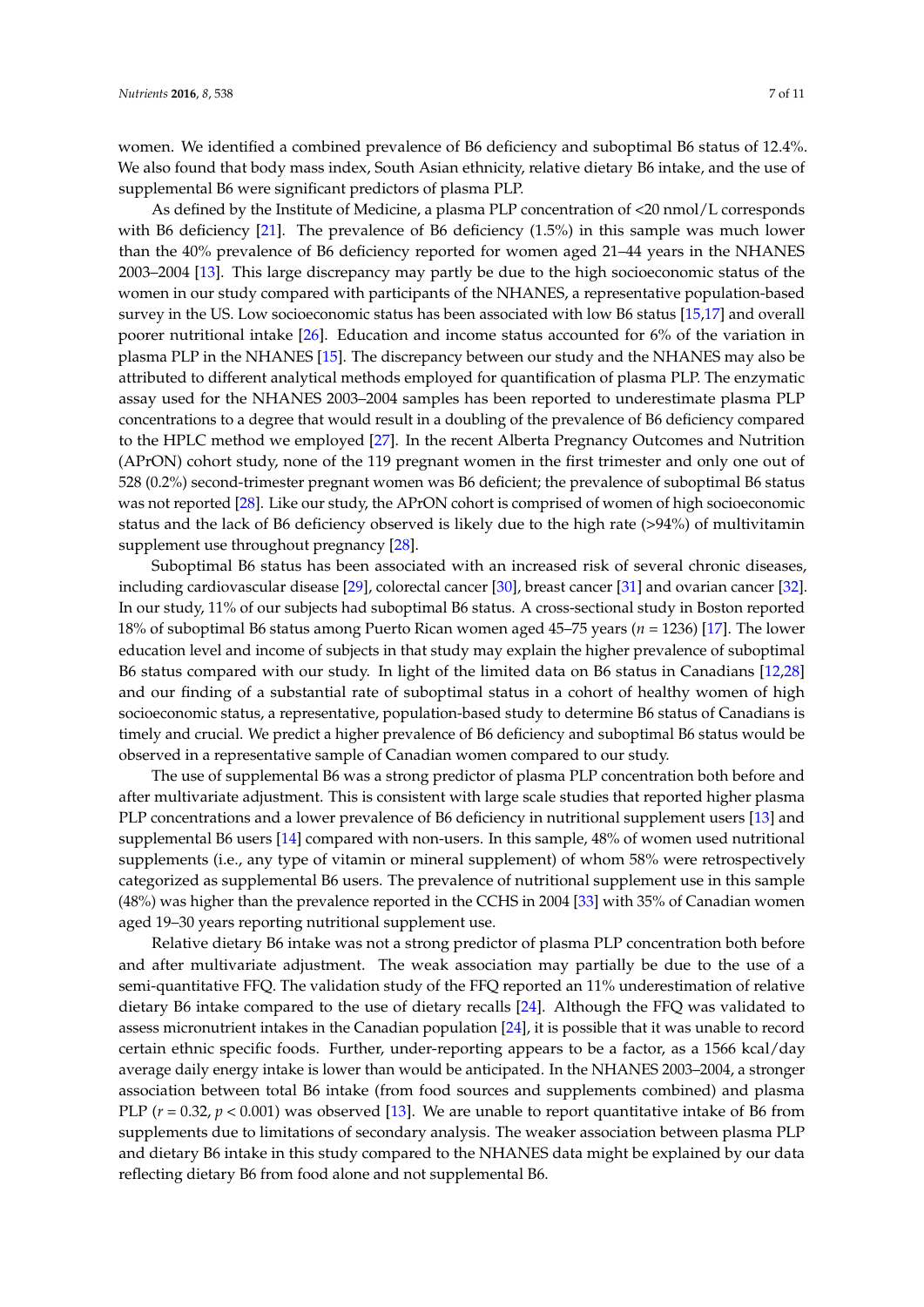Our study is the first to report that women of South Asian descent may have lower plasma PLP concentrations compared with women of European descent. The difference in B6 status between South Asian and European women was not related to the consumption of different food sources of B6; meat and meat alternatives were the main dietary B6 sources in these healthy adult women. The negative association between South Asian ethnicity and plasma PLP concentrations remained significant after adjustment for relative dietary B6 intake, BMI, and supplemental B6 use. Although the South Asian population was only 56, compared to the European population of 146 in this study, the sample size was sufficient to give over 80% of power with a small effect size of 0.2 and significance level of 0.05 in the multiple linear regression model. Ethnicity has been shown to correlate with nutritional biomarker levels of other micronutrients [\[34\]](#page-9-18).

Body mass index was inversely associated with plasma PLP concentration after adjustment for relative dietary B6 intake, supplemental B6 use, and South Asian ethnicity. An inverse relationship of BMI and plasma PLP was also reported in the NHANES; every 25% increase in BMI was associated with a 13% decrease in plasma PLP [\[15\]](#page-8-14). The volumetric dilution of the blood was suggested as a potential underlying mechanism for the linkage between increasing body mass and decreasing concentrations of B6 as well as other B-vitamins [\[35\]](#page-9-19). In addition, plasma PLP concentration has been inversely associated with circulating concentration of C-reactive protein (CRP), a marker of systemic inflammation that is elevated in obesity [\[36](#page-10-0)[,37\]](#page-10-1).

Compared to other studies, we did not find OC use to be a significant predictor of B6 status. In recent literature, lower-dose OC use was associated with low B6 status [\[38\]](#page-10-2). In the NHANES 2003–2004, plasma PLP concentration was also significantly lower in OC users compared to non-users [\[13\]](#page-8-12). It was suggested that this may be due to the disruption of tryptophan metabolism by estrogen, independent of B6 status [\[39\]](#page-10-3). In our study, the effect of OC use on plasma PLP concentration was small and we had insufficient sample size to detect a statistically significant difference. We also lacked power to detect associations with other variables including physical activity and smoking.

The predictors of B6 status we assessed explained only 32% of the variability in plasma PLP. Our results might be confounded by unexplained biological factors or genetic modifiers. One recent study reported some variants in tissue nonspecific alkaline phosphatase gene influenced plasma PLP concentration, but the clinical implications of these variants were unclear [\[40\]](#page-10-4).

Some weaknesses of this study include the recruitment of a convenience sample of relatively healthy women of high education and the lack of data on genetic variants. Over 71% of our study participants obtained a bachelor's degree or higher, where a comparatively lower proportion (35%) of women aged 25 to 64 in Metro Vancouver reported this high level of education, according to the National Household Survey [\[41\]](#page-10-5). We used plasma PLP as our single biomarker to assess B6 status since it is currently the only established biomarker with cut-offs to define B6 deficiency [\[21\]](#page-9-5). However, plasma PLP only reflects the circulating concentration of B6 and is influenced by several factors, such as inflammation, serum albumin and alkaline phosphatase concentrations [\[42\]](#page-10-6). The derivation of reference intervals for sensitive functional biomarkers, e.g., plasma cystathionine [\[43\]](#page-10-7), is crucial for evaluation of intracellular B6 status.

## **5. Conclusions**

We report a 12.4% combined prevalence of B6 deficiency and suboptimal B6 status in healthy young adult women in Metro Vancouver (*n* = 202). Periconceptional B6 adequacy is crucial for healthy pregnancy outcomes; and women with higher BMI and South Asian ethnicity might be more likely to have low B6 status. The lower prevalence of B6 deficiency and suboptimal B6 status in these women compared to reports from representative samples in other countries may be due to the high socioeconomic status of these women. Given the central roles of B6 in key biological functions and health, more research is warranted to determine B6 status in the general Canadian population.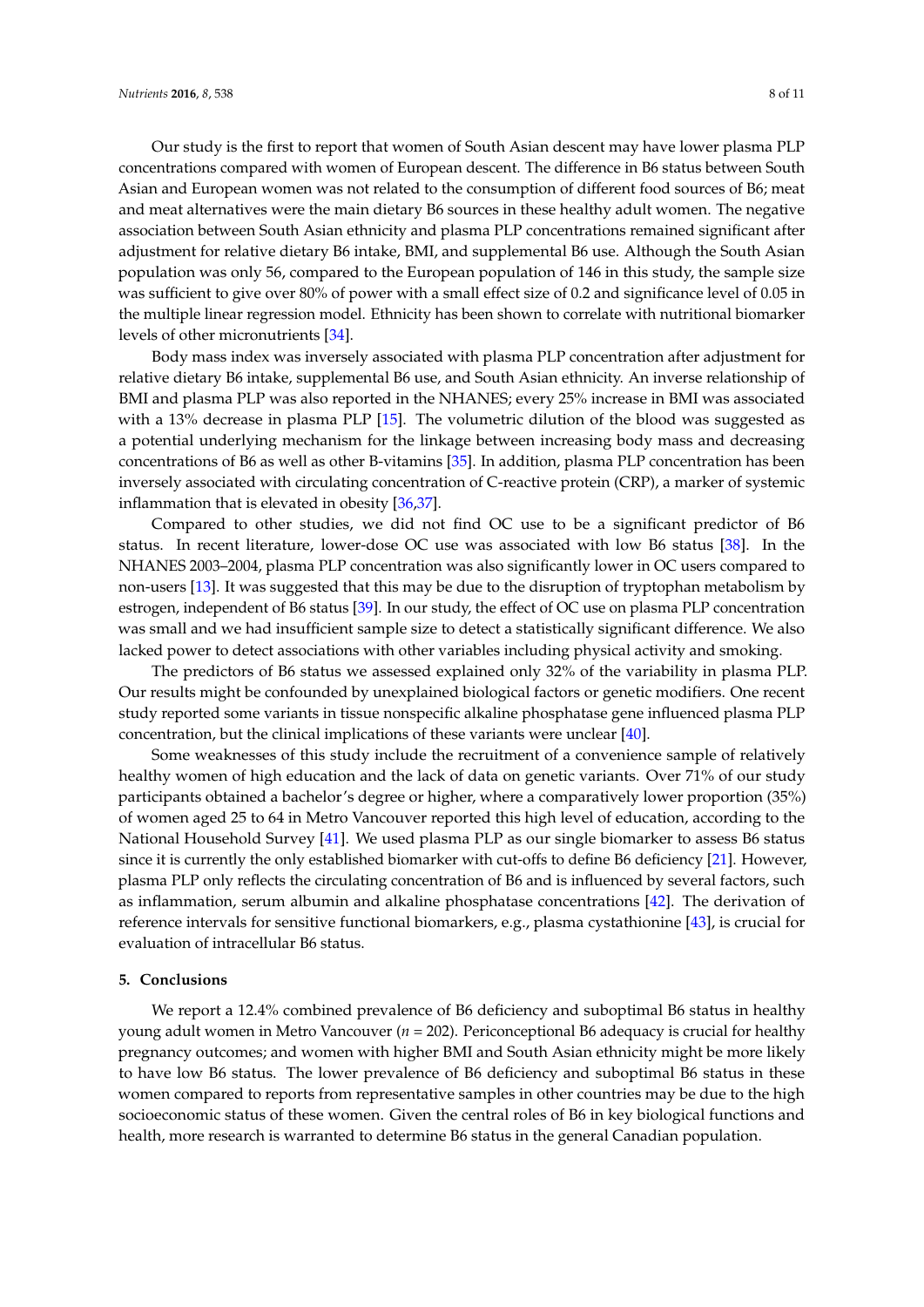**Acknowledgments:** The authors thank Bryna Shatenstein and Mira Jabbour (Centre de Recherche, Institut Universitaire de Gériatrie de Montréal) for analysis of the dietary data. This research was supported by funding from the "Food, Nutrition and Health Vitamin Research Fund", Faculty of Land and Food Systems, UBC. Y.L. acknowledges funding from the Canada Research Chairs program of the Canadian Institutes of Health Research. A.M.D. is supported by the Investigator Grant Award Program, Research Institute, British Columbia Children's Hospital.

**Author Contributions:** C.L.H. performed data analysis and wrote the initial draft of this study report. T.A.W.Q. and Y.L. designed and conducted the original study. A.M.D. commented on the study design and provided input to the manuscript. Y.L. had primary responsibility for the final content. All authors read and approved the final manuscript.

**Conflicts of Interest:** None of the authors have any financial or other conflicts of interest to report.

## **References**

- <span id="page-8-0"></span>1. Stover, P.J.; Field, M.S. Vitamin B-6. *Adv. Nutr.* **2015**, *6*, 132–133. [\[CrossRef\]](http://dx.doi.org/10.3945/an.113.005207) [\[PubMed\]](http://www.ncbi.nlm.nih.gov/pubmed/25593152)
- <span id="page-8-1"></span>2. Lamers, Y.; Williamson, J.; Ralat, M.; Quinlivan, E.P.; Gilbert, L.R.; Keeling, C.; Stevens, R.D.; Newgard, C.B.; Ueland, P.M.; Meyer, K.; et al. Moderate dietary vitamin B-6 restriction raises plasma glycine and cystathionine concentrations while minimally affecting the rates of glycine turnover and glycine cleavage in healthy men and women. *J. Nutr.* **2009**, *139*, 452–60. [\[CrossRef\]](http://dx.doi.org/10.3945/jn.108.099184) [\[PubMed\]](http://www.ncbi.nlm.nih.gov/pubmed/19158217)
- <span id="page-8-2"></span>3. Mann, J.; Truswell, A.S. The B vitamins. In *Essentials of Human Nutrition*, 4th ed.; Mann, T., Ed.; Oxford University Press: New York, NY, USA, 2012.
- <span id="page-8-3"></span>4. Ulvik, A.; Theofylaktopoulou, D.; Midttun, Ø.; Nygard, O.; Eussen, S.J.P.M.; Ueland, P.M. Substrate product ratios of enzymes in the kynurenine pathway measured in plasma as indicators of functional vitamin B-6 status. *Am. J. Clin. Nutr.* **2013**, *98*, 934–940. [\[CrossRef\]](http://dx.doi.org/10.3945/ajcn.113.064998) [\[PubMed\]](http://www.ncbi.nlm.nih.gov/pubmed/24004893)
- <span id="page-8-4"></span>5. Dror, D.K.; Allen, L.H. Interventions with Vitamins B6, B12 and C in pregnancy. *Paediatr. Perinat. Epidemiol.* **2012**, *26*, 55–74. [\[CrossRef\]](http://dx.doi.org/10.1111/j.1365-3016.2012.01277.x) [\[PubMed\]](http://www.ncbi.nlm.nih.gov/pubmed/22742602)
- <span id="page-8-5"></span>6. Wachstein, M.; Graffeo, L.W. Influence of vitamin B6 on the incidence of preeclampsia. *Obstet. Gynecol.* **1956**, *8*, 177–180. [\[PubMed\]](http://www.ncbi.nlm.nih.gov/pubmed/13349042)
- <span id="page-8-6"></span>7. Roepke, J.L.; Kirksey, A. Vitamin B6 nutriture during pregnancy and lactation. Vitamin B6 intake, levels of the vitamin in biological fluids, and condition of the infant at birth. *Am. J. Clin. Nutr.* **1969**, *32*, 2249–2256.
- <span id="page-8-7"></span>8. Schuster, K.; Bailey, L.B.; Mahan, C.S. Vitamin B6 status of low-income adolescent and adult pregnant women and the condition of their infants at birth. *Am. J. Clin. Nutr.* **1981**, *34*, 1731–1735. [\[PubMed\]](http://www.ncbi.nlm.nih.gov/pubmed/7282601)
- <span id="page-8-8"></span>9. Ronnenberg, A.G.; Goldman, M.B.; Chen, D.; Aitken, I.W.; Willett, W.C.; Selhub, J.; Xu, X. Preconception folate and vitamin B(6) status and clinical spontaneous abortion in Chinese women. *Obstet. Gynecol.* **2002**, *100*, 107–113. [\[CrossRef\]](http://dx.doi.org/10.1097/00006250-200207000-00017) [\[PubMed\]](http://www.ncbi.nlm.nih.gov/pubmed/12100811)
- <span id="page-8-9"></span>10. Ronnenberg, A.G.; Venners, S.A.; Xu, X.; Chen, C.; Wang, L.; Guang, W.; Huang, A.; Wang, X. Preconception B-vitamin and homocysteine status, conception, and early pregnancy loss. *Am. J. Epidemiol.* **2007**, *166*, 304–312. [\[CrossRef\]](http://dx.doi.org/10.1093/aje/kwm078) [\[PubMed\]](http://www.ncbi.nlm.nih.gov/pubmed/17478435)
- <span id="page-8-10"></span>11. Sedgh, G.; Singh, S.; Hussain, R. Intended and unintended pregnancies worldwide in 2012 and recent trends. *Stud. Fam. Plann.* **2014**, *45*, 301–314. [\[CrossRef\]](http://dx.doi.org/10.1111/j.1728-4465.2014.00393.x) [\[PubMed\]](http://www.ncbi.nlm.nih.gov/pubmed/25207494)
- <span id="page-8-11"></span>12. Health Canada. *Canadian Community Health Survey 2.2, Nutrition (2004). Nutrient Intakes from Food Provincial, Regional and National Summary Data Tables*; Health Canada: Ottawa, ON, Canada, 2009; Volume 2.
- <span id="page-8-12"></span>13. Morris, M.S.; Picciano, M.F.; Jacques, P.F.; Selhub, J. Plasma pyridoxal 5'-phosphate in the US population: The National Health and Nutrition Examination Survey, 2003–2004. *Am. J. Clin. Nutr.* **2008**, *87*, 1446–1454. [\[PubMed\]](http://www.ncbi.nlm.nih.gov/pubmed/18469270)
- <span id="page-8-13"></span>14. Deac, O.M.; Mills, J.L.; Shane, B.; Midttun, Ø.; Ueland, P.M.; Brosnan, J.T.; Brosnan, M.E.; Laird, E.; Gibney, E.R.; Fan, R.; et al. Tryptophan catabolism and vitamin B-6 status are affected by gender and lifestyle factors in healthy young adults. *J. Nutr.* **2015**, *145*, 701–707. [\[CrossRef\]](http://dx.doi.org/10.3945/jn.114.203091) [\[PubMed\]](http://www.ncbi.nlm.nih.gov/pubmed/25833774)
- <span id="page-8-14"></span>15. Pfeiffer, C.M.; Sternberg, M.R.; Schleicher, R.L.; Rybak, M.E. Dietary supplement use and smoking are important correlates of biomarkers of water-soluble vitamin status after adjusting for sociodemographic and lifestyle variables in a representative sample of U.S. adults. *J. Nutr.* **2013**, *143*, 957S–965S. [\[CrossRef\]](http://dx.doi.org/10.3945/jn.112.173021) [\[PubMed\]](http://www.ncbi.nlm.nih.gov/pubmed/23576641)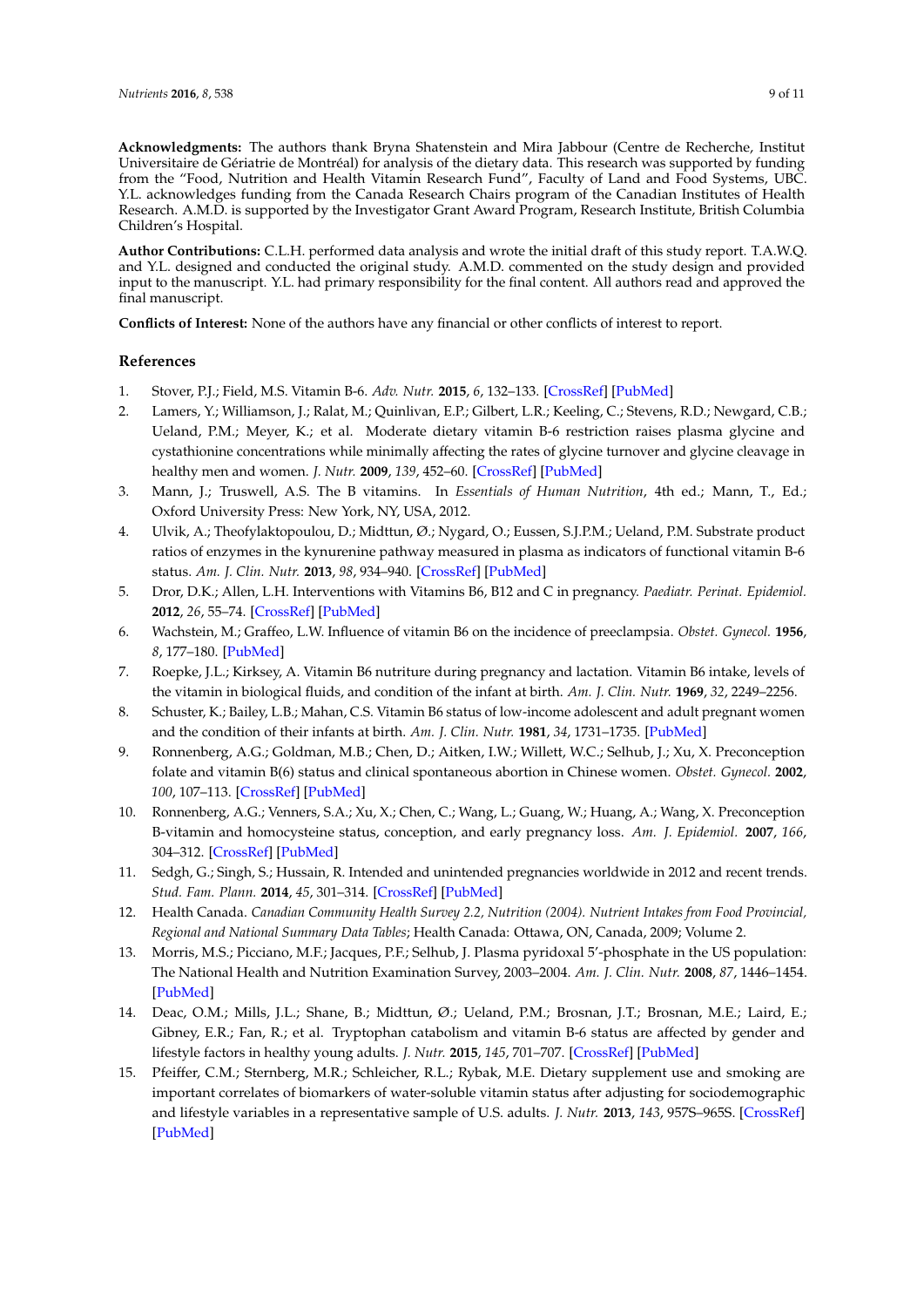- <span id="page-9-0"></span>16. Ulvik, A.; Ebbing, M.; Hustad, S.; Midttun, Ø.; Nygård, O.; Vollset, S.E.; Bønaa, K.H.; Nordrehaug, J.E.; Nilsen, D.W.; Schirmer, H.; et al. Long- and short-term effects of tobacco smoking on circulating concentrations of B vitamins. *Clin. Chem.* **2010**, *56*, 755–763. [\[CrossRef\]](http://dx.doi.org/10.1373/clinchem.2009.137513) [\[PubMed\]](http://www.ncbi.nlm.nih.gov/pubmed/20299681)
- <span id="page-9-1"></span>17. Ye, X.; Maras, J.E.; Bakun, P.J.; Tucker, K.L. Dietary intake of vitamin B-6, plasma pyridoxal 5'-phosphate, and homocysteine in Puerto Rican adults. *J. Am. Diet. Assoc.* **2010**, *110*, 1660–1668. [\[CrossRef\]](http://dx.doi.org/10.1016/j.jada.2010.08.006) [\[PubMed\]](http://www.ncbi.nlm.nih.gov/pubmed/21034879)
- <span id="page-9-2"></span>18. Quay, T.A.W.; Schroder, T.H.; Jeruszka-Bielak, M.; Li, W.; Devlin, A.M.; Barr, S.I.; Lamers, Y. High prevalence of suboptimal vitamin B12 status in young adult women of South Asian and European ethnicity. *Appl. Physiol. Nutr. Metab.* **2015**, *40*, 1279–1286. [\[CrossRef\]](http://dx.doi.org/10.1139/apnm-2015-0200) [\[PubMed\]](http://www.ncbi.nlm.nih.gov/pubmed/26579949)
- <span id="page-9-3"></span>19. Ubbink, J.B.; Serfontein, W.J.; de Villiers, L.S. Stability of pyridoxal-5-phosphate semicarbazone: applications in plasma vitamin B6 analysis and population surveys of vitamin B6 nutritional status. *J. Chromatogr.* **1985**, *342*, 277–284. [\[CrossRef\]](http://dx.doi.org/10.1016/S0378-4347(00)84518-1)
- <span id="page-9-4"></span>20. Leklem, J.E. Vitamin B-6: A status report. *J. Nutr.* **1990**, *120*, 1503–1507. [\[PubMed\]](http://www.ncbi.nlm.nih.gov/pubmed/2243296)
- <span id="page-9-5"></span>21. Institute of Medicine (US) Standing Committee on the Scientific Evaluation of Dietary Reference Intakes and its Panel on Folate, Other B Vitamins, and Choline. *Dietary Reference Intakes for Thiamin, Riboflavin, Niacin, Vitamin B6, Folate, Vitamin B12, Pantothenic Acid, Biotin, and Choline*; National Academies Press: Washington, DC, USA, 1998.
- <span id="page-9-6"></span>22. IPAQ Research Committee. Guidelines for Data Processing and Analysis of the International Physical Activity Questionnaire (IPAQ)—Short Form. Available online: [https://docs.google.com/viewer?a=v&](https://docs.google.com/viewer?a=v&pid=sites&srcid=ZGVmYXVsdGRvbWFpbnx0aGVpcGFxfGd4OjhlMTcxZGJkZmMxYTg1NQ) [pid=sites&srcid=ZGVmYXVsdGRvbWFpbnx0aGVpcGFxfGd4OjhlMTcxZGJkZmMxYTg1NQ](https://docs.google.com/viewer?a=v&pid=sites&srcid=ZGVmYXVsdGRvbWFpbnx0aGVpcGFxfGd4OjhlMTcxZGJkZmMxYTg1NQ) (accessed on 30 September 2011).
- <span id="page-9-7"></span>23. Craig, C.L.; Marshall, A.L.; Sjöström, M.; Bauman, A.E.; Booth, M.L.; Ainsworth, B.E.; Pratt, M.; Ekelund, U.; Yngve, A.; Sallis, J.F.; et al. International physical activity questionnaire: 12-country reliability and validity. *Med. Sci. Sports Exerc.* **2003**, *35*, 1381–1395. [\[CrossRef\]](http://dx.doi.org/10.1249/01.MSS.0000078924.61453.FB) [\[PubMed\]](http://www.ncbi.nlm.nih.gov/pubmed/12900694)
- <span id="page-9-8"></span>24. Shatenstein, B.; Nadon, S.; Godin, C.; Ferland, G. Development and validation of a food frequency questionnaire. *Can. J. Diet. Pract. Res.* **2005**, *66*, 67–75. [\[CrossRef\]](http://dx.doi.org/10.3148/66.2.2005.67) [\[PubMed\]](http://www.ncbi.nlm.nih.gov/pubmed/15975195)
- <span id="page-9-9"></span>25. Shatenstein, B.; Xu, H.; Luo, Z.C.; Fraser, W. Relative Validity of a Food Frequency Questionnaire: For Pregnant Women. *Can. J. Diet. Pract. Res.* **2011**, *72*, 60–69. [\[CrossRef\]](http://dx.doi.org/10.3148/72.2.2011.60) [\[PubMed\]](http://www.ncbi.nlm.nih.gov/pubmed/21645424)
- <span id="page-9-10"></span>26. Kirkpatrick, S.I.; Dodd, K.W.; Parsons, R.; Ng, C.; Garriguet, D.; Tarasuk, V. Household Food Insecurity Is a Stronger Marker of Adequacy of Nutrient Intakes among Canadian Compared to American Youth and Adults. *J. Nutr.* **2015**, *145*, 1596–1603. [\[CrossRef\]](http://dx.doi.org/10.3945/jn.114.208579) [\[PubMed\]](http://www.ncbi.nlm.nih.gov/pubmed/25995277)
- <span id="page-9-11"></span>27. National Center for Health Statistics. National Health and Nutrition Examination Survey (NHANES). Data Documentation, Codebook, and Frequencies. Laboratory Component. Vitamin B6. Survey Years: 2005–2006. Available online: [http://wwwn.cdc.gov/nchs/nhanes/2005-2006/VIT\\_B6\\_D.htm](http://wwwn.cdc.gov/nchs/nhanes/2005-2006/VIT_B6_D.htm) (accessed on 8 July 2016).
- <span id="page-9-12"></span>28. Fayyaz, F.; Wang, F.; Jacobs, R.L.; O'Connor, D.L.; Bell, R.C.; Field, C.J. Folate, vitamin B12, and vitamin B6 status of a group of high socioeconomic status women in the Alberta Pregnancy Outcomes and Nutrition (APrON) cohort. *Appl. Physiol. Nutr. Metab.* **2014**, *39*, 1402–1408. [\[CrossRef\]](http://dx.doi.org/10.1139/apnm-2014-0181) [\[PubMed\]](http://www.ncbi.nlm.nih.gov/pubmed/25386981)
- <span id="page-9-13"></span>29. Lotto, V.; Choi, S.W.; Friso, S. Vitamin B6: A challenging link between nutrition and inflammation in CVD. *Br. J. Nutr.* **2011**, *106*, 183–195. [\[CrossRef\]](http://dx.doi.org/10.1017/S0007114511000407) [\[PubMed\]](http://www.ncbi.nlm.nih.gov/pubmed/21486513)
- <span id="page-9-14"></span>30. Zhang, X.H.; Ma, J.; Smith-Warner, S.A.; Lee, J.E.; Giovannucci, E. Vitamin B6 and colorectal cancer: Current evidence and future directions. *World J. Gastroenterol.* **2013**, *19*, 1005–1010. [\[CrossRef\]](http://dx.doi.org/10.3748/wjg.v19.i7.1005) [\[PubMed\]](http://www.ncbi.nlm.nih.gov/pubmed/23467420)
- <span id="page-9-15"></span>31. Wu, W.; Kang, S.; Zhang, D. Association of vitamin B6, vitamin B12 and methionine with risk of breast cancer: A dose-response meta-analysis. *Br. J. Cancer* **2013**, *109*, 1926–1944. [\[CrossRef\]](http://dx.doi.org/10.1038/bjc.2013.438) [\[PubMed\]](http://www.ncbi.nlm.nih.gov/pubmed/23907430)
- <span id="page-9-16"></span>32. Harris, H.R.; Cramer, D.W.; Vitonis, A.F.; DePari, M.; Terry, K.L. Folate, vitamin B(6), vitamin B(12), methionine and alcohol intake in relation to ovarian cancer risk. *Int. J. Cancer* **2012**, *131*, E518–E529. [\[CrossRef\]](http://dx.doi.org/10.1002/ijc.26455) [\[PubMed\]](http://www.ncbi.nlm.nih.gov/pubmed/21953625)
- <span id="page-9-17"></span>33. Guo, X.; Willows, N.; Kuhle, S.; Jhangri, G.; Veugelers, P.J. Use of vitamin and mineral supplements among Canadian adults. *Can. J. Public Health.* **2009**, *100*, 357–360. [\[PubMed\]](http://www.ncbi.nlm.nih.gov/pubmed/19994737)
- <span id="page-9-18"></span>34. Kant, A.K.; Graubard, B.I. Ethnicity is an independent correlate of biomarkers of micronutrient intake and status in American adults. *J. Nutr.* **2007**, *137*, 2456–2463. [\[PubMed\]](http://www.ncbi.nlm.nih.gov/pubmed/17951485)
- <span id="page-9-19"></span>35. Bird, J.K.; Ronnenberg, A.G.; Choi, S.W.; Du, F.; Mason, J.B.; Liu, Z. Obesity is associated with increased red blood cell folate despite lower dietary intakes and serum concentrations. *J. Nutr.* **2015**, *145*, 79–86. [\[CrossRef\]](http://dx.doi.org/10.3945/jn.114.199117) [\[PubMed\]](http://www.ncbi.nlm.nih.gov/pubmed/25527662)